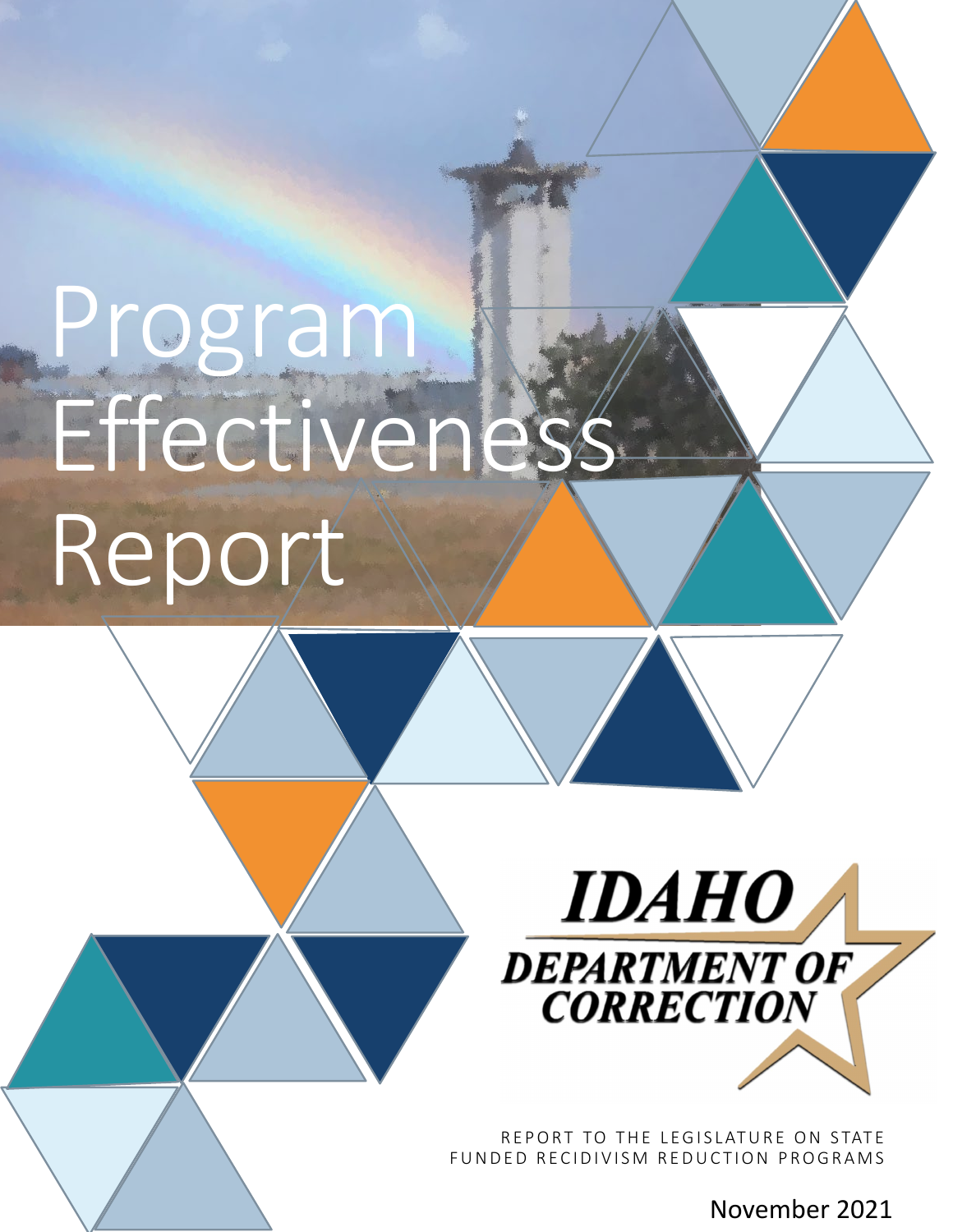# Executive Summary



Idaho code 20-216 requires the Idaho Department of Correction (IDOC) to biennially submit a report to the governor and legislature describing state funded recidivism reduction programs. The report must include: 1) an evaluation of the quality of each recidivism reduction program; 2) the program's likelihood to reduce recidivism among program participants: and 3) a plan for program improvements from the Board of Correction. The legislation also instructs use of a validated program assessment tool to evaluate all programs.

Evaluations must be performed on any "treatment or intervention program or service that is intended to reduce the propensity of a person to commit crimes or improve the mental health of a person with the result of reducing the likelihood that the person will commit a crime or need emergency mental health services." Idaho Code 20-216

# Evaluation Highlights

Ten programs were audited using the Correctional Program Checklist (CPC) between March through October 2021.

- Three Rider facilities scored as Moderate Adherance to Evidence-Based Practices (EBP).
- Four district Advanced Practices classes scored as Very High Adherence to EBP, two as High Adherence, and one as Moderate Adherence.
- The one-year recidivism rates for Riders has decreased over the past few years. In addition, compared to moderate/high risk individuals serving time on probation, individuals serving time on a Rider are less likely to recidivate.

Rider is retained jurisdiction under the court whereby the individual is placed in a prison-based treatment program for a shorter stay than if the sentence is imposed. Once programming has been successfully completed, the individual may be released on probation.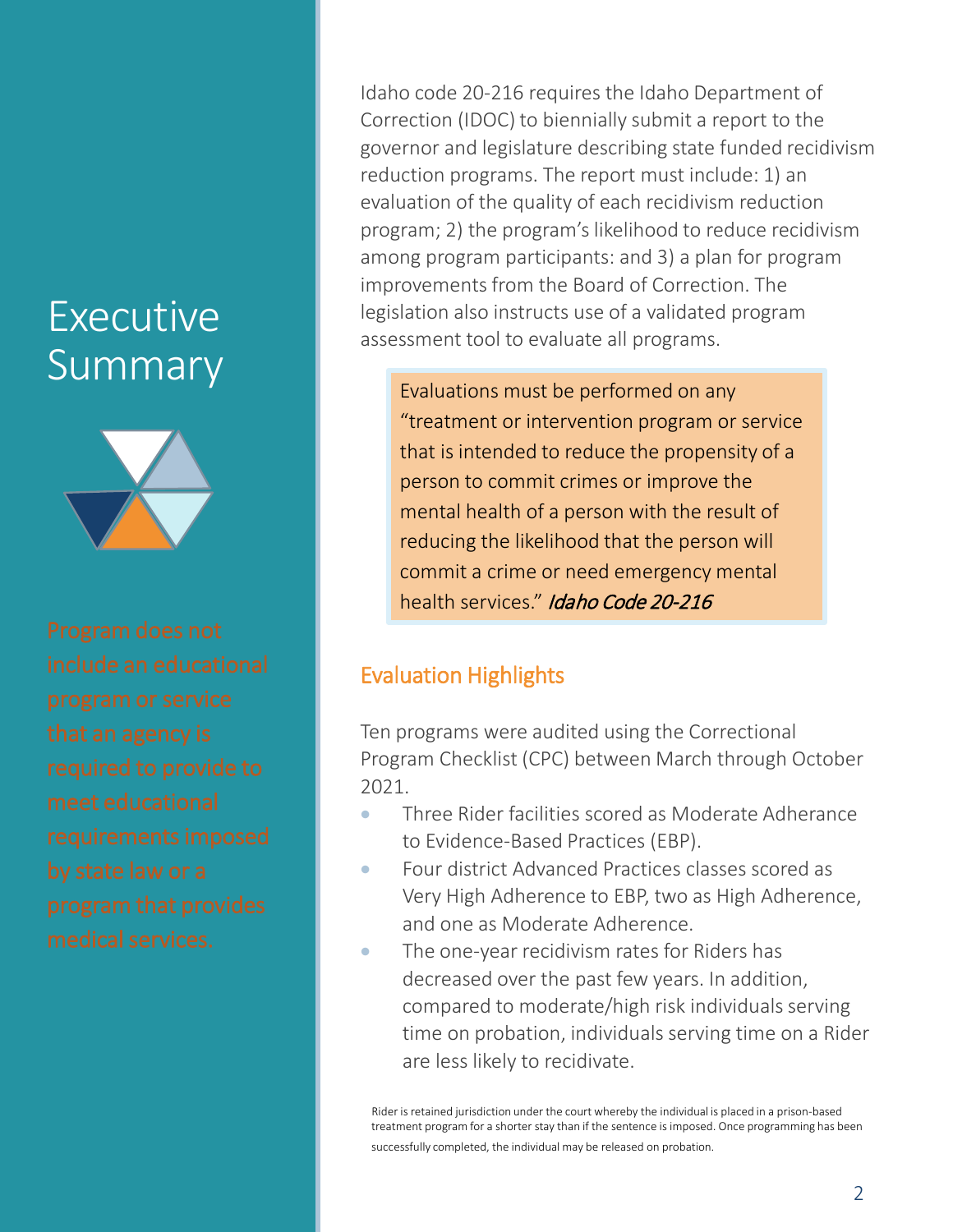# Introduction

Since 2015, IDOC has evaluated rider programming four times using the University of Cincinnati Correctional Program Checklist (CPC). The Correctional Program Checklist was developed to assess correctional intervention programs and determine how closely the programs matched with known principles of effective intervention. Programs that adhere to principles of risk, need, and responsivity using cognitive behavioral and social learning models are associated with reductions in recidivism.

The CPC is a validated tool and is divided into two main areas: Capacity and Content.

Capacity measures whether a correctional program can consistently deliver evidencebased interventions, assessing the areas of:

- 1) Program Leadership and Development,
- 2) Staff Characteristics, and
- 3) Quality Assurance.

Content assesses whether programming aligns with risk, need and responsivity principles within:

- 1) Offender Assessment, and
- 2) Treatment Characteristics.

There are 73 indicators worth up to 79 total points. Each item is scored, and domains and overall ratings are summed. The total score is then divided by the total number of points and categorized according to adherence to evidence-based principles: Very High Adherence to EBP (65% to 100%); High Adherence (55% to 64%); Moderate Adherence (46% to 54%); or Low Adherence (45% or less).

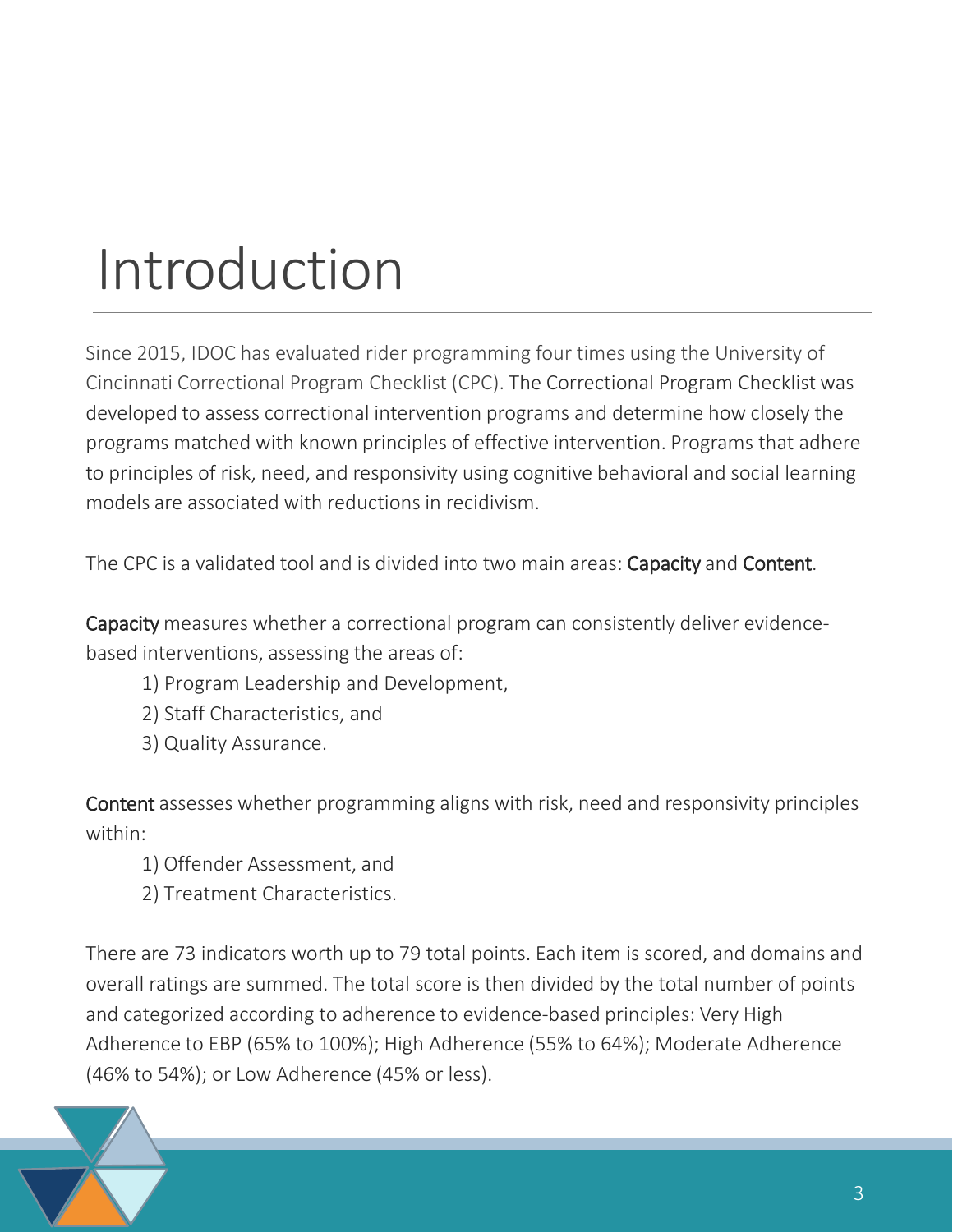# Audit Process

IDOC has historically used two tools, the CPC and the CPC-Group Assessment (CPC-GA), to evaluate its more than 50 programs across the state. The CPC is used to evaluate programs that are self-contained, like IDOC's Rider program. The CPC-GA is used for most other programs that are administered as part of an array of programs, such as a substance use class offered in a medium custody facility. Staff have to be certified in the CPC and demonstrate skill acquisition before they can be trained in the CPC-GA.

Due to staff turnover and loss of expertise with each tool, IDOC contracted with the University of Cincinnati (UC) to provide training to additional staff in July 2021 on the CPC. During the training, UC identified a few areas where IDOC's understanding of the CPC scoring guide differed from the updated guidance. In an effort to ensure fidelity to the CPC evaluation process, IDOC decided to halt scheduled CPC-GA audits until more training can be provided to staff and there is heightened global understanding of the assessment tool.

As a result, ten CPCs were completed in 2021. CPCs were done for the Advance Practices program within each of IDOC's seven probation and parole districts, and for IDOC's three Rider programs. The audits included structured interviews with program staff, the program manager, correctional/probation and parole officers, and program participants. Trained staff also observed at least one group taught by every staff member, reviewed case files to ensure correct participant program placement and reviewed all related curriculum materials. Once each program was scored, a report was written and provided to each site with feedback concerning strengths, areas in need of improvement, and an overall action plan for improvement.

# Rider Audits

Rider programs audited:

1) Management Training Corporation, Correctional Alternative Placement Program (MTC-CAPP);

2) North Idaho Correctional Institution (NICI); 3) South Boise Correctional Center (SBWCC).

**Very High Adherence to EBP (65% to 100%) High Adherence to EBP (55% to 64%) Moderate Adherence to EBP (46% to 54%) Low Adherence to EBP (45% or less)**

|                 |                                           | MTC-        |             |              |                |
|-----------------|-------------------------------------------|-------------|-------------|--------------|----------------|
| <b>CPC Area</b> |                                           | <b>CAPP</b> | <b>NICI</b> | <b>SBWCC</b> | <b>Average</b> |
|                 | <b>Program Leadership and Development</b> | 76.9%       | 69.2%       | 76.9%        | 74.3%          |
|                 | <b>Staff Characteristics</b>              | 45.5%       | 45.5%       | 54.5%        | 48.5%          |
|                 | <b>Offender Assessment</b>                | 90.0%       | 90.0%       | 90.0%        | 90.0%          |
|                 | <b>Treatment Characteristics</b>          | 45.5%       | 45.5%       | 38.2%        | 43.1%          |
|                 | <b>Quality Assurance</b>                  | 25.0%       | 37.5%       | 22.2%        | 28.2%          |
|                 | Total                                     | 54.7        | 54.7        | 51.9         | 53.8           |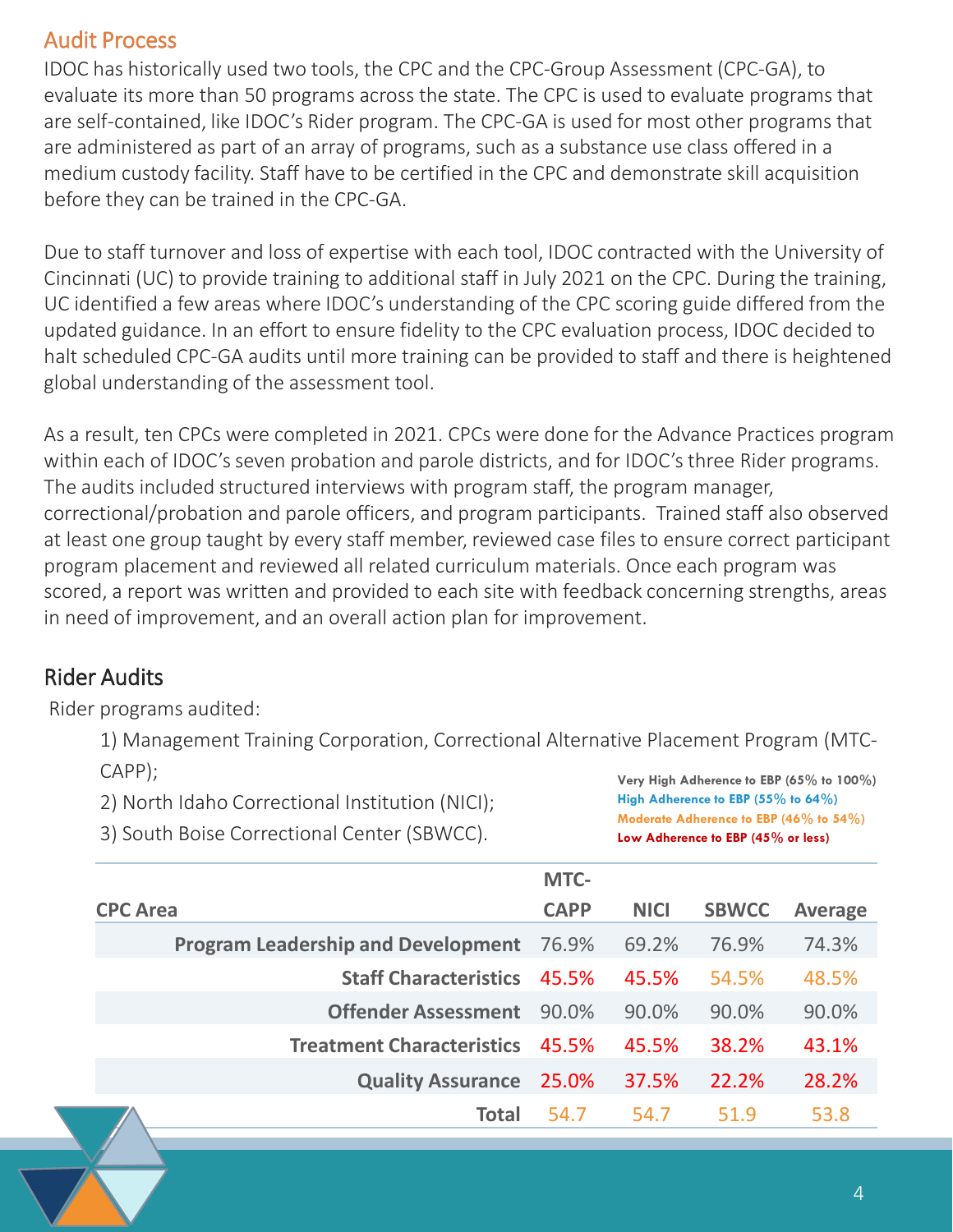### Areas of Strength

Because the CPC is based on "ideal" attributes, no one program will receive 100%. Programs nationwide typically score in the Low (42%) and Moderate Adherence (24%) to EBP categories. One Rider facility scored as "High Adherence to EBP" and two as "Moderate Adherence." Therefore, IDOC Rider programming scored slightly above programming nationwide.

All three facilities scored well in the areas of "Program Leadership and Development" and "Offender Assessment." The high scores are indictive of qualified and experienced program leadership that select, train and supervise program staff, are valued by the larger criminal justice community, and have sustainable funding into the foreseeable future. The programs also utilize several different risk and need assessments to prioritize appropriate placement into a variety of different cognitive based treatment, educational and vocational opportunities.

### Areas in Need of Improvement

The audit process found limitations within staff characteristics necessary for successful programming. To receive higher points on the CPC, IDOC should have more regular staff meetings, regular case file reviews for every resident, annual evaluations for staff covering service delivery skills, and provide additional and ongoing training to staff in core correctional practices.

To increase scores in treatment characteristics, IDOC will need to increase the amount of time residents spend within cognitive behavioral programming. IDOC currently offers Cognitive Based Intervention for Substance Use, Cognitive Based Intervention for Sexual Offending, Thinking for a Change, Anger Replacement Therapy, and Advanced Practices. To meet the standard of 80% time spent in a cognitive restructuring environment, IDOC will need to either offer additional programming or equip more staff with the skills to model, role play, and use other cognitive behavioral techniques one-on-one.

The audit process also found a need for heightened quality assurance within the Rider programs. IDOC can improve by eliciting feedback and following up with residents after programming is complete. The residents can also be reassessed at different times to determine if they are meeting target behaviors. In addition, IDOC needs to follow up with facilities regarding the outcome of recidivism studies and use data to inform practice.

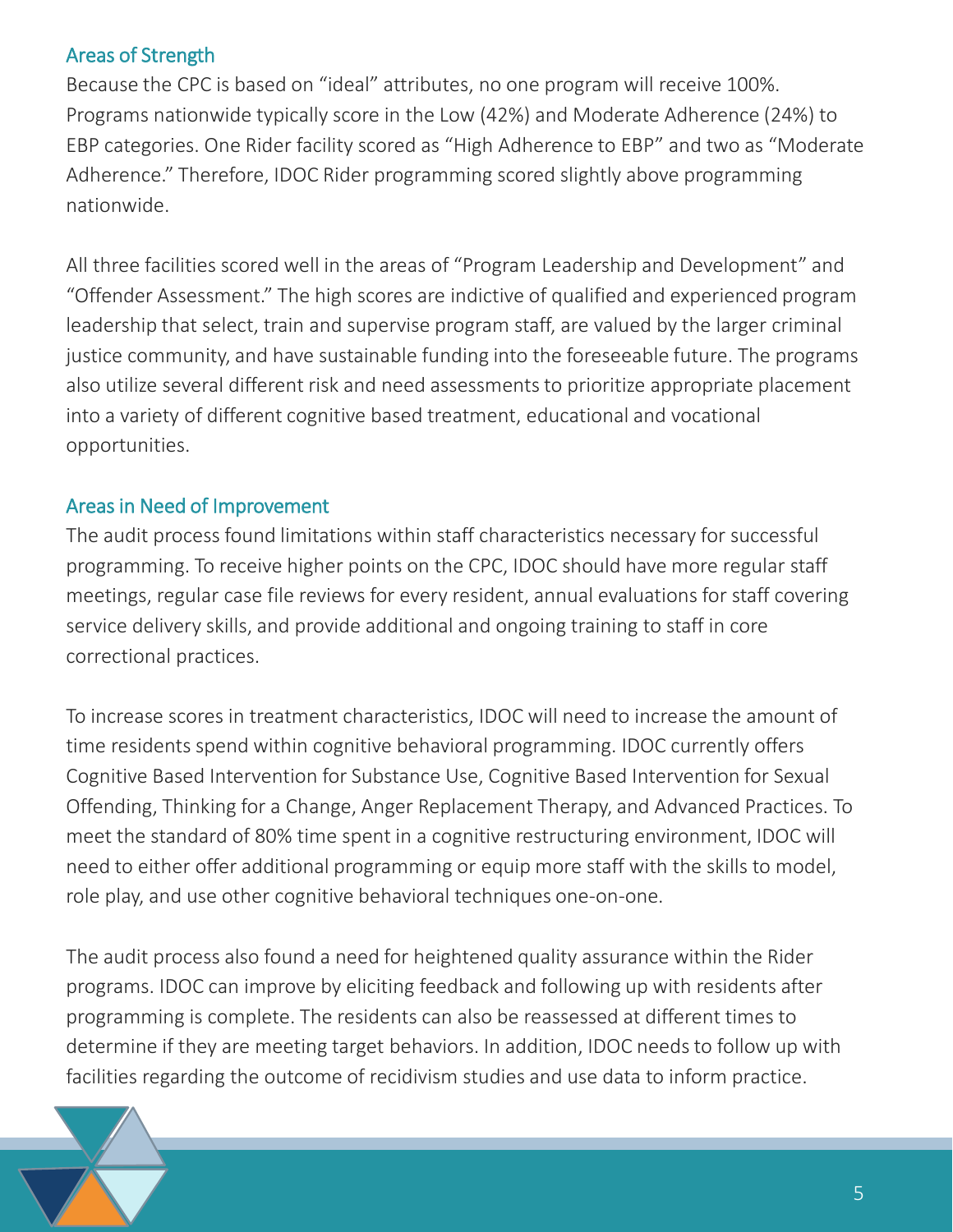# Probation and Parole Audits

IDOC staff provide Advanced Practices as an Aftercare component to the Rider program for individuals who completed Cognitive Based Intervention for Substance Use. Advanced Practices was assessed within all seven districts between March and May by IDOC staff. An organized team met with probation and parole leadership, program staff, probation and parole officers, and program participants, observed at least one group taught by every staff member, reviewed case files to ensure of correct participant program placement and reviewed all related curriculum materials.

### Areas of Strength

The districts scored well for most areas of the CPC, with four scoring as Very High Adherence to EBP, two as High Adherence, and one as Moderate Adherence. Although faced with the Covid-19 pandemic, the districts were able to continue providing programming through the video-conferencing application Zoom. Telehealth through Zoom allowed for easier access to clients, often meeting within their home environment and offering the treatment provider a greater understanding of client needs.

### Areas in Need of Improvement

Quality assurance scored lower in a few of the districts. IDOC will need to formalize processes to solicit feedback from participants and provide ongoing evaluation and follow-up.

|                                  |           |                |                |                |                | Very High Adherence to EBP (65% to 100%)<br>High Adherence to EBP $(55\%$ to 64%)<br>Moderate Adherence to EBP (46% to 54%)<br>Low Adherence to EBP $(45\%$ or less) |               |                |
|----------------------------------|-----------|----------------|----------------|----------------|----------------|----------------------------------------------------------------------------------------------------------------------------------------------------------------------|---------------|----------------|
| <b>CPC Area</b>                  | <b>D1</b> | D <sub>2</sub> | D <sub>3</sub> | D <sub>4</sub> | D <sub>5</sub> | D <sub>6</sub>                                                                                                                                                       | D7            | <b>Average</b> |
| <b>Program Leadership</b>        |           |                |                |                |                |                                                                                                                                                                      |               |                |
| and Development 76.9%            |           | 78.6%          | 78.6%          | 71.4%          | 50.0%          | 85.7%                                                                                                                                                                | 85.7%         | 75.7%          |
| <b>Offender Assessment 90.9%</b> |           | 90.9%          | 81.8%          | 81.8%          | 72.7%          |                                                                                                                                                                      | 100.0% 100.0% | 88.3%          |
| <b>Treatment</b>                 |           |                |                |                |                |                                                                                                                                                                      |               |                |
| <b>Characteristics 80.0%</b>     |           | 80.0%          | 80.0%          | 80.0%          | 80.0%          | 80.0%                                                                                                                                                                | 80.0%         | $80.0\%$       |
| <b>Quality Assurance 56.3%</b>   |           | 56.3%          | 53.1%          | 59.4%          | 43.8%          | 53.1%                                                                                                                                                                | 43.8%         | 52.2%          |
| Total                            | 66.7      | 66.7           | 64.0           | 65.3           | 53.3           | 68.0                                                                                                                                                                 | 64.0          | 64.0           |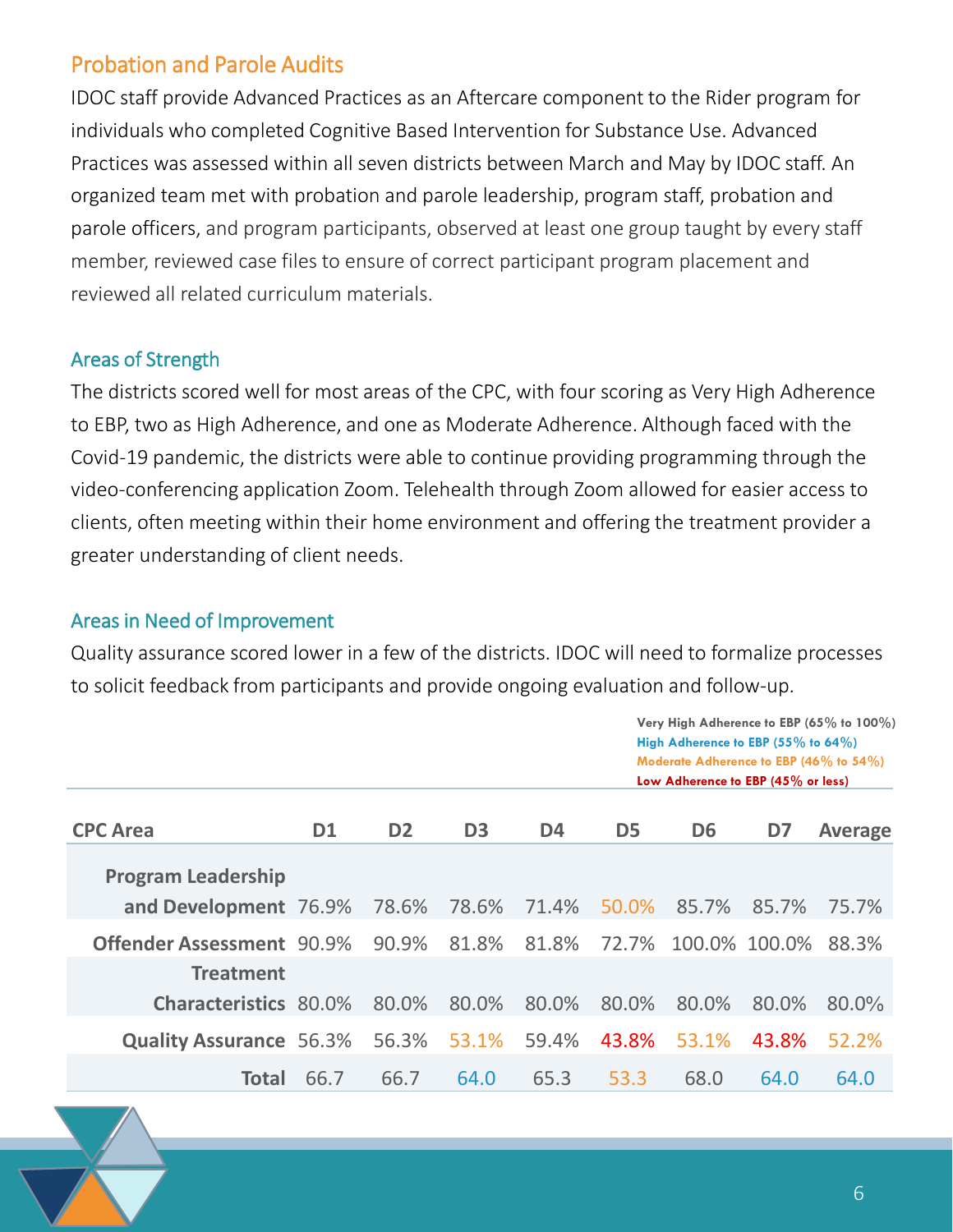# Recidivism

*.*

After consultation with the Council for State Governments in 2015, (otherwise called the Justice Program Assessment, or JPA), IDOC revamped all programming to provide more offerings that were evidence-based and targeted towards those who were moderate to high risk for recidivism.

The chart below provides the one- and three-year recidivism rates for participants completing programing and released from rider facilities, pre and post the implementation of the new curriculum. Initially, there was a slight increase in one- and three-year rates for individuals released in 2016 from rider incarceration. However, for individuals completing rider programming in 2019, the recidivism rates are more promising, dropping significantly from earlier rates, to just 16.9% within one year of release.



# One- and Three-year Rider Recidivism Rates

*Recidivism includes any re-incarceration to prison on a Rider or imposition of the sentence as term.*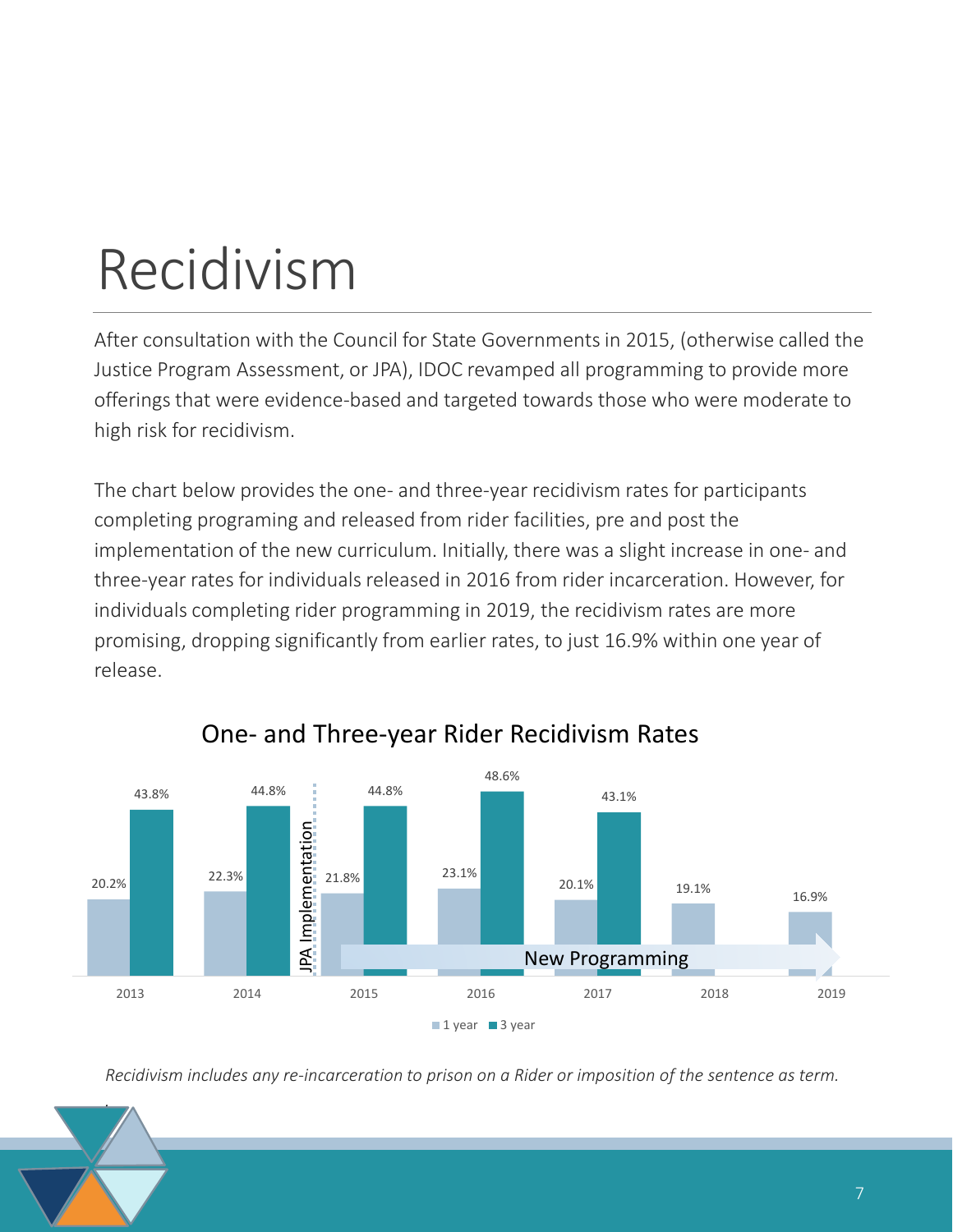# Recidivism by Rider **Facility**



**Rider releases by facility show a similar recidivism pattern as overall. Riders released in 2016 were more likely to return to incarceration than individuals released in other years. Individuals released from MTC-CAPP and NICI have the lowest one-year rate than any of the prior years dating back to 2013. Annual recidivism rates for SBWCC were higher between 2014 – 2018, but 2019 is closer to 2013 rates.** 

### MTC-CAPP One and Three Year Rates





NICI One and Three Year Rates



 $1$  year 3 year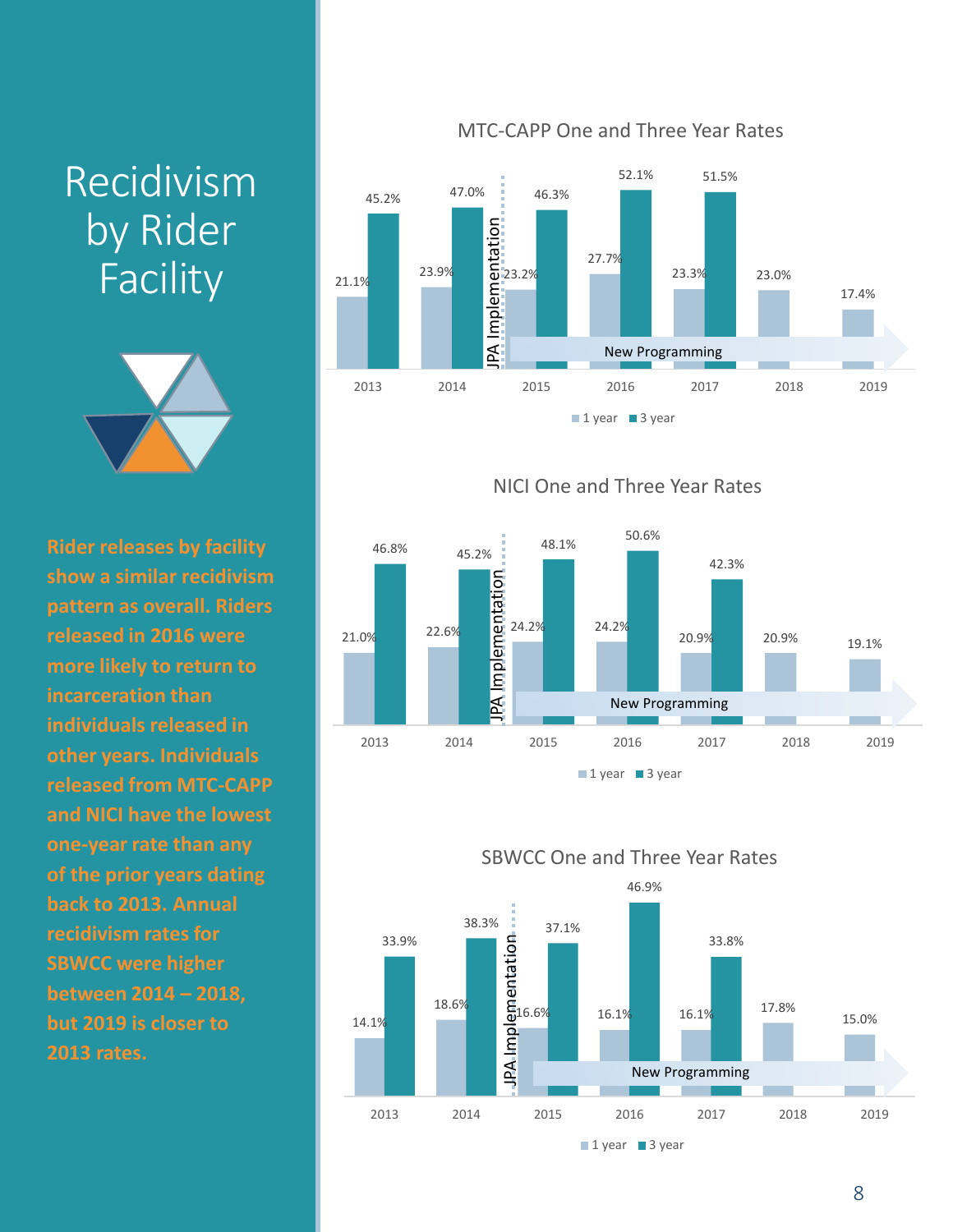# Prison Programming Action Plan



**Plan for program improvement based on results from the CPC audit.** 

**IDOC will work toward these actions over the coming two years and report in 2023 on the successes in these areas.**

### **Program Leadership and Development**

| <b>CPC Standard</b>                                                           | <b>Action</b>                                                                                    |
|-------------------------------------------------------------------------------|--------------------------------------------------------------------------------------------------|
| Program Director has a bachelor's degree or<br>higher in a helping profession | Review minimum standards (MQ's) for<br>this position                                             |
| Program Director provides direct training to<br>new staff                     | Ensure Program managers are<br>providing direct training to program<br>staff in service delivery |

| <b>Staff Characteristics</b>               |                                          |  |  |  |
|--------------------------------------------|------------------------------------------|--|--|--|
| <b>CPC Standard</b>                        | <b>Action</b>                            |  |  |  |
| Staff are hired based on key skills and    |                                          |  |  |  |
| values, including strong support for       | Review minimum standards (MQ's) for      |  |  |  |
| offender treatment and change.             | uniform staff.                           |  |  |  |
| Clinical Supervision must be provided on   |                                          |  |  |  |
| a regular basis by a licensed clinician or | Current clinical resources will not      |  |  |  |
| psychologist.                              | support this practice.                   |  |  |  |
| New professional staff receive thorough    | Get professional staff trained on the    |  |  |  |
| training in the theory of practice of      | Level of Service Inventory-Revised (LSI- |  |  |  |
| interventions employment by the            | R) within the first three months of      |  |  |  |
| program.                                   | initial hire.                            |  |  |  |
| Staff should receive a minimum of 40       |                                          |  |  |  |
| hours per year of ongoing training in      | Ensure training is service delivery      |  |  |  |
| service delivery                           | focused, offered and tracked             |  |  |  |

#### **Offender Assessment**

### **CPC Standard Action** Specialized needs assessment tools are used to assess key offender types. Substance use, Sexual offending, and domestic violence should receive additional need assessments.

Utilize a violence needs assessment tool like the Violence Risk Appraisal Guide (V-RAG) to determine programing for violent offenders.

#### **Treatment Characteristics**

| <b>CPC Standard</b>                                                                                                                      | <b>Action</b>                                                                                                                                                              |
|------------------------------------------------------------------------------------------------------------------------------------------|----------------------------------------------------------------------------------------------------------------------------------------------------------------------------|
| Groups should be separated by risk level.                                                                                                | Low risk offenders should not be<br>placed in the same group with those<br>that are high risk.                                                                             |
| Match Treatment & Offender based on<br>responsivity factors.                                                                             | Review policy placing offenders into<br>program by crime and responsivity<br>factors and solely use responsivity<br>factors.                                               |
| Reinforcer application should be consistent.                                                                                             | Provide training on types of<br>reinforcements staff can administer<br>and how to administer those<br>reinforcements consistently. Provide<br>booster trainings yearly.    |
| Ratio Favors Rewards: Application of rewards<br>should outnumber punishers by 4:1.                                                       | Complete literature review of token<br>economies and other existing systems<br>that meet the ratio. Adopt &<br>implement reward system meeting<br>best practice standards. |
| Punisher application should be consistent.                                                                                               | Provide training on the administration<br>of sanctions to increase consistently.<br>Provide booster trainings yearly.                                                      |
| After a punisher is administered, staff monitor<br>participants to ensure they do not display any<br>negative effects form the punisher. | Provide training to staff on<br>understanding punishment may result<br>in undesirable outcomes.                                                                            |